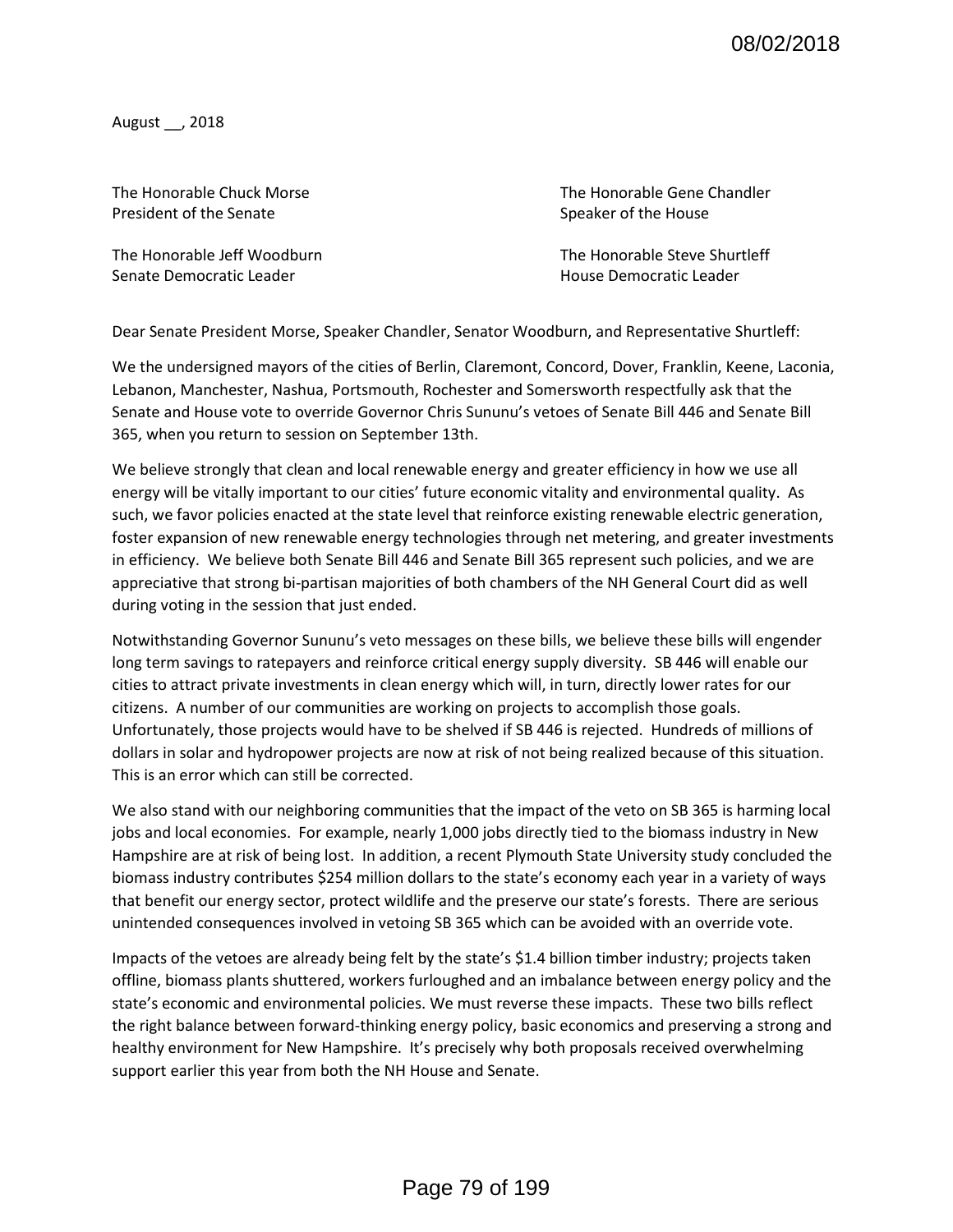We respectfully ask that you, as leaders of the two chambers, communicate our support for the veto overrides of Senate Bill 365 and Senate Bill 446 to your respective caucuses. Our state must look forward on energy policy and recognize that investments in local, cleaner and more efficient energy will generate innumerable benefits to our cities, our towns, and our citizens into the future.

We thank you for your consideration.

Sincerely and respectfully,

Paul Grenier

Mayor of Berlin

Charlene Lovett **Charlene Lovett James Bouley** 

Mayor of Claremont Mayor of Concord

Karen Weston

Mayor of Dover

Tony Guinta **Kendall Lane** 

Mayor of Franklin Mayor Keene

Edward Engler

Mayor of Laconia